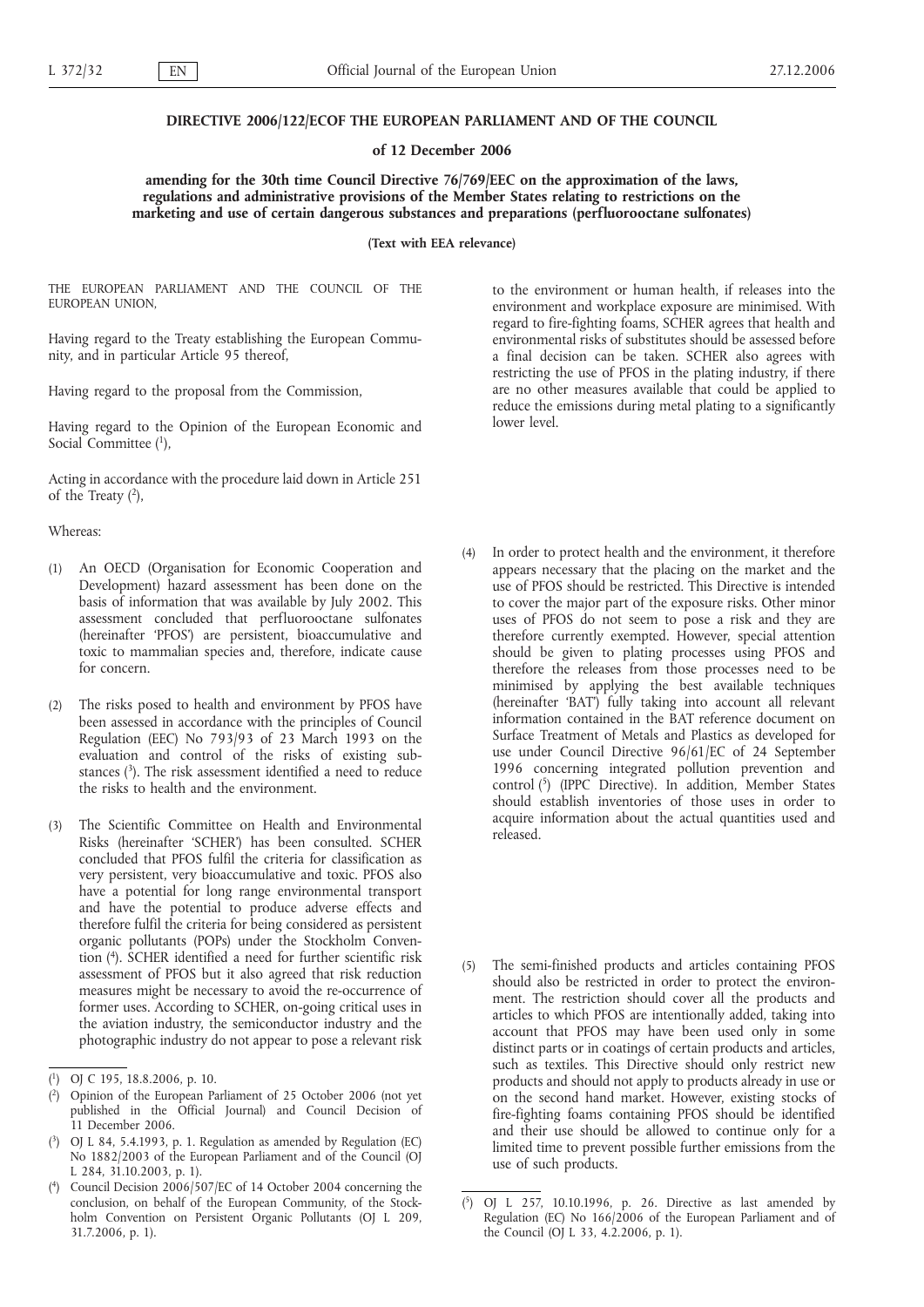- (6) To ensure ultimately the phase-out of uses of PFOS the Commission should review each derogation under this Directive when new information on the uses and safer alternatives developed gives grounds for it. The derogation should only be allowed to continue for essential uses on the condition that safer substances or technologies, that are technically and economically feasible, do not exist and BAT are applied to minimise emissions of PFOS.
- (7) Perfluorooctanoic acid (PFOA) and its salts are suspected to have a similar risk profile to PFOS, and consequently there is a need to keep under review the ongoing risk assessment activities and the availability of safer alternatives and to define what kind of risk reduction measures, including restrictions on marketing and use, if appropriate, should be applied within the European Union.
- (8) Directive  $76/769/EEC$  (<sup>1</sup>) should be amended accordingly.
- (9) The objective of this Directive is to introduce harmonised provisions with regard to PFOS, thus preserving the internal market whilst ensuring a high level of protection of human health and the environment, as required by Article 95 of the Treaty.
- (10) This Directive is without prejudice to the Community legislation laying down minimum requirements for the protection of workers, such as Council Directive 89/391/ EEC of 12 June 1989 on the introduction of measures to encourage improvements in the safety and health of workers at work (2), and individual directives based thereon, in particular Directive 2004/37/EC of the European Parliament and of the Council of 29 April 2004 on the protection of workers from the risks related to exposure to carcinogens or mutagens at work (Sixth individual Directive within the meaning of Article 16(1) of Council Directive 89/ 391/EEC) (codified version) (3) and Council Directive 98/ 24/EC of 7 April 1998 on the protection of the health and safety of workers from the risks related to chemical agents at work (fourteenth individual Directive within the meaning of Article 16(1) of Directive 89/391/EEC) ( $4$ ),

HAVE ADOPTED THIS DIRECTIVE:

## *Article 1*

Annex I to Directive 76/769/EEC is hereby amended as set out in the Annex to this Directive.

*Article 2*

1. Member States shall adopt and publish, not later than 27 December 2007, the laws, regulations and administrative provisions necessary to comply with this Directive. They shall forthwith communicate to the Commission the text of those measures and a table showing the correlation between those measures and this Directive.

They shall apply these measures from 27 June 2008.

When Member States adopt these measures, they shall contain a reference to this Directive or shall be accompanied by such reference on the occasion of their official publication. The methods of making such reference shall be laid down by the Member States.

2. Member States shall communicate to the Commission the text of the main provisions of national law which they adopt in the field covered by this Directive.

#### *Article 3*

This Directive shall enter into force on the day of its publication in the *Official Journal of the European Union.*

### *Article 4*

This Directive is addressed to the Member States.

Done at Strasbourg, 12 December 2006.

| For the European Parliament | For the Council |
|-----------------------------|-----------------|
| The President               | The President   |
| J. BORRELL FONTELLES        | M. PEKKARINEN   |

<sup>(</sup> 1) OJ L 262, 27.9.1976, p. 201. Directive as last amended by Directive 2005/90/EC of the European Parliament and of the Council (OJ L 33, 4.2.2006, p. 28).

<sup>(</sup> 2) OJ L 183, 29.6.1989, p. 1. Directive as amended by Regulation (EC) No 1882/2003.

<sup>(</sup> 3) OJ L 158, 30.4.2004, p. 50. Corrigendum in OJ L 229, 29.6.2004, p. 23.

<sup>(</sup> 4) OJ L 131, 5.5.1998, p. 11. Directive as amended by the 2003 Act of Accession.